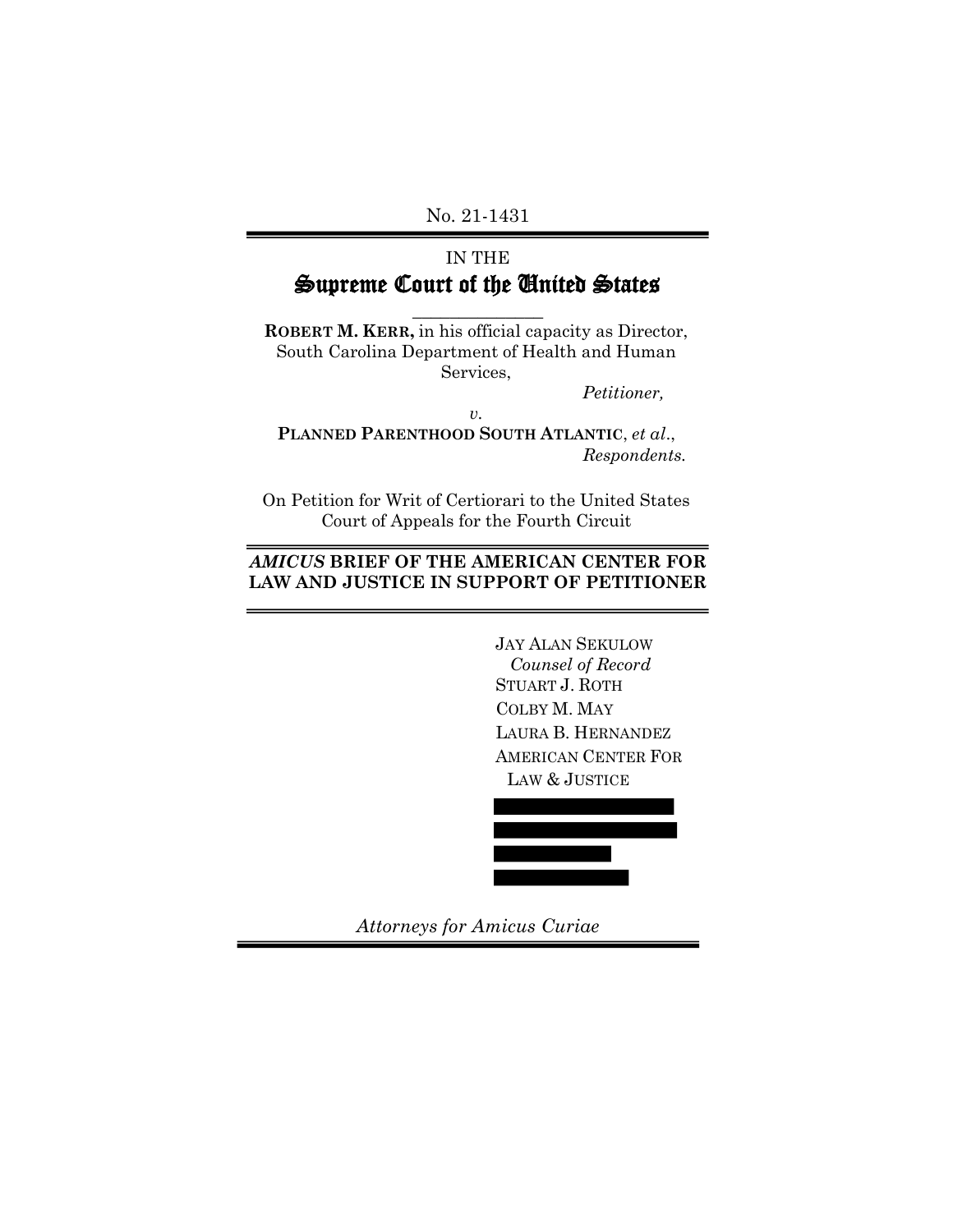# **TABLE OF CONTENTS**

| SUMMARY OF THE ARGUMENT 1                                                                                                                                                                                                   |
|-----------------------------------------------------------------------------------------------------------------------------------------------------------------------------------------------------------------------------|
|                                                                                                                                                                                                                             |
| I. This Court Should Grant Review to<br>Reaffirm the Centrality of Federalism in<br>Determining Whether Spending Clause<br>Statutes Authorize Private Enforcement                                                           |
| A. The Fourth Circuit's Decision Conflicts<br>with this Court's Recent Precedents<br>Highlighting Federalism where<br>Federal Statutes Intrude on State                                                                     |
| B. The Medicaid Act's Any-Qualified-<br>Provider Provision Does Not Clearly<br>Tell the States that Medicaid<br>Beneficiaries Can Bring a Private<br>Right of Action under § 1983 to<br>Challenge Provider Disqualification |
|                                                                                                                                                                                                                             |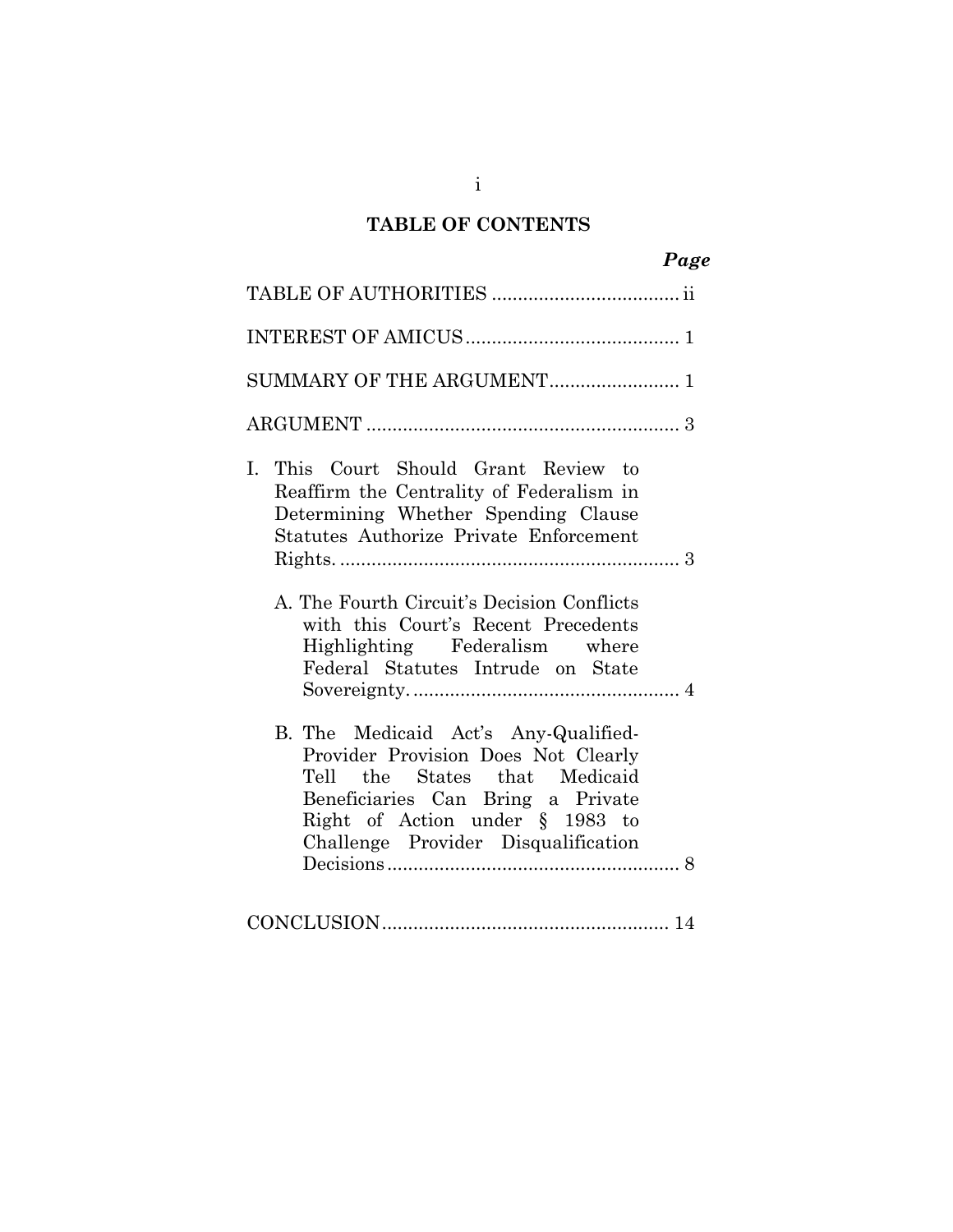# **TABLE OF AUTHORITIES**

*Page(s)*

## **CASES**

| Alexander v. Sandoval,                             |
|----------------------------------------------------|
| Arlington Cent. Sch. Dist. Bd. of Educ. v. Murphy, |
| Armstrong v. Exceptional Child Ctr.,               |
| BFP v. Resolution Trust Corp.,                     |
| Bond v. United States,                             |
| Bond v. United States,                             |
| California v. Azar,                                |
| Dandridge v. Williams,                             |
| Does v. Gillespie,                                 |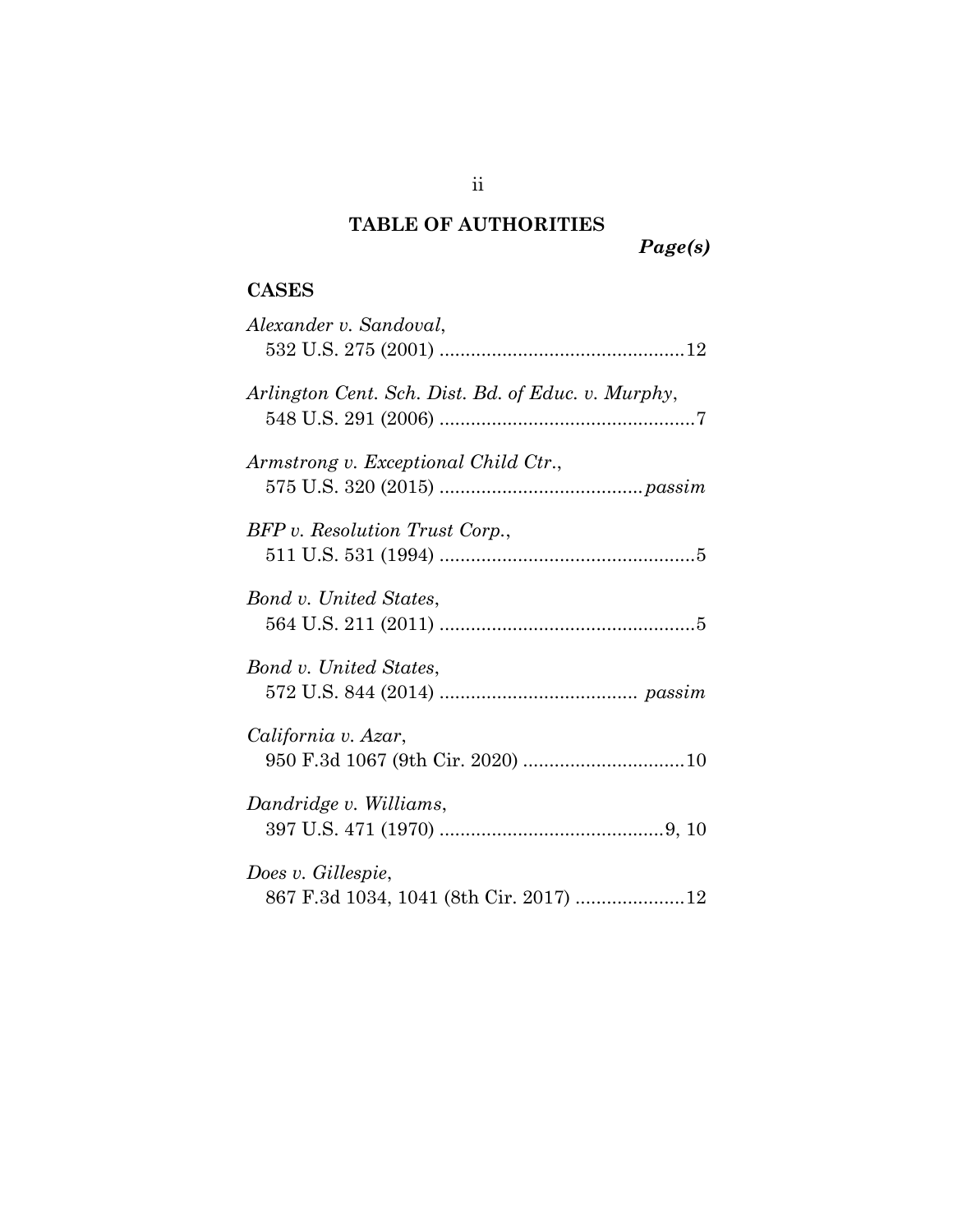| Davis v. Monroe Cty. Bd. of Ed.,               |
|------------------------------------------------|
| FEC v. Wis. Right to Life, Inc.,               |
| Gee v. Planned Parenthood of Gulf Coast, Inc., |
| Gonzaga Univ. v. Doe,                          |
| Gregory v. Ashcroft,                           |
| Harris v. Olszewski,                           |
| Lane v. Peña,                                  |
| Maher v. Roe,                                  |
| <i>Mo., K. &amp; T.R. Co. v. May,</i>          |
| Murphy v. NCAA,                                |
| Nat'l Fed'n of Indep. Bus. v. Sebelius,        |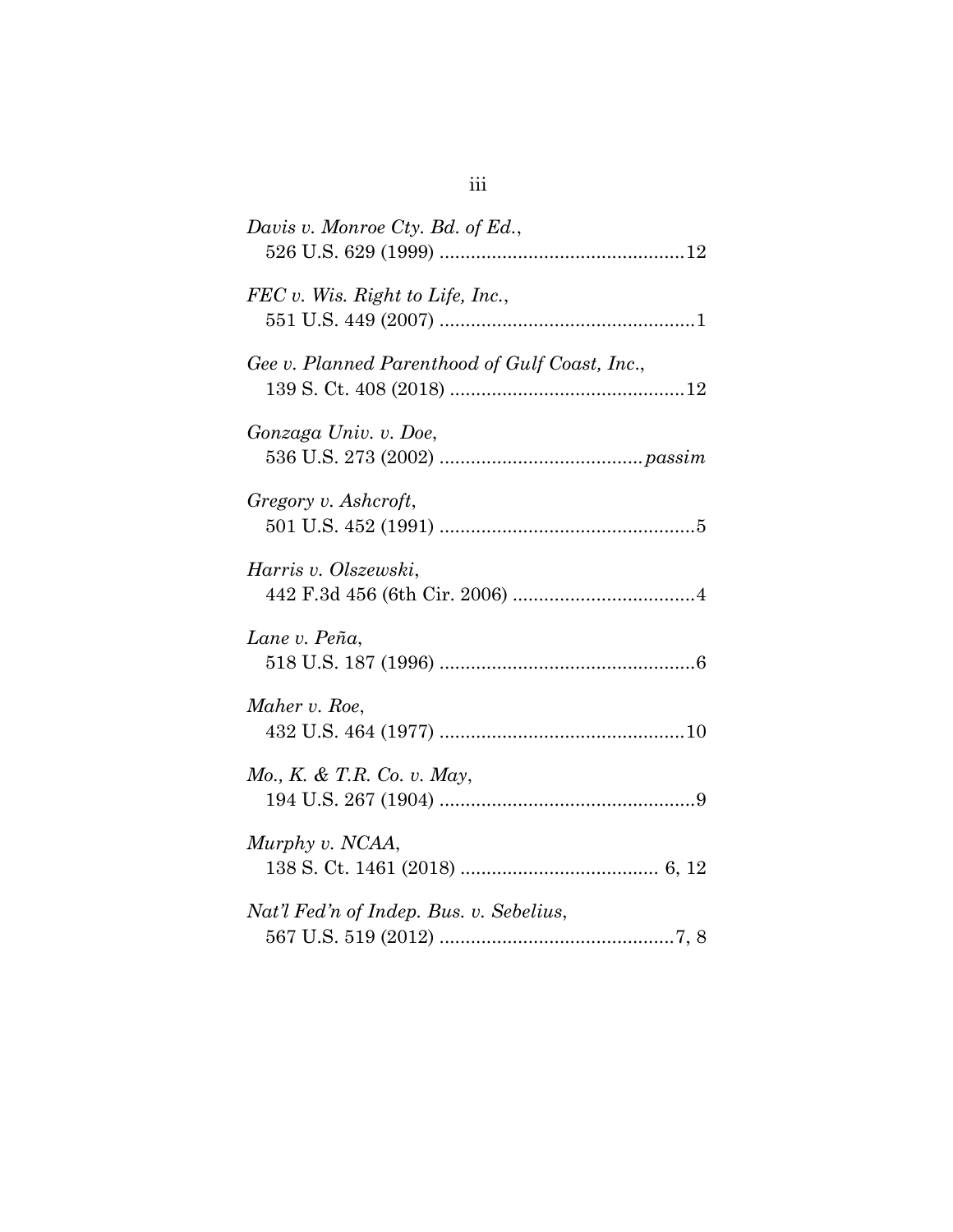| New York v. United States,                                                                                                                  |
|---------------------------------------------------------------------------------------------------------------------------------------------|
| Pegram v. Herdrich,                                                                                                                         |
| Pennhurst State Sch. & Hosp. v. Halderman,                                                                                                  |
| Planned Parenthood Ariz. Inc. v. Betlach,                                                                                                   |
| Planned Parenthood of Greater Ohio v. Hodges,                                                                                               |
| Planned Parenthood of Greater Tex. Family Planning<br>& Preventative Health Servs. v. Kauffman,<br>981 F.3d 347, 360 (5th Cir. 2020) 11, 12 |
| Planned Parenthood of Ind., Inc. v.<br>Commissioner of Ind. State Department of Health,                                                     |
| Planned Parenthood of Kan. v. Andersen,                                                                                                     |
| Pleasant Grove City v. Summum,                                                                                                              |
| Rust v. Sullivan,                                                                                                                           |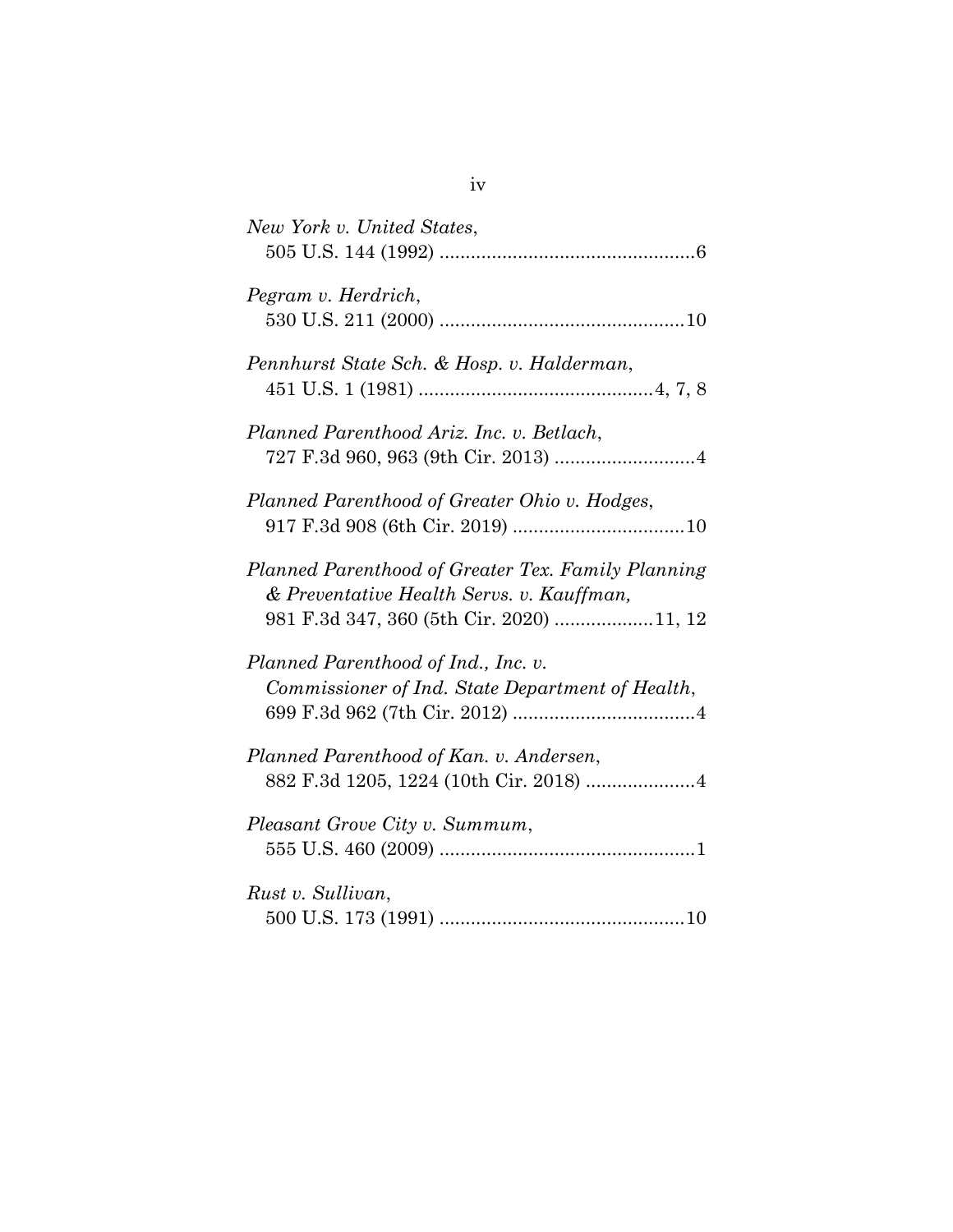| Shelby Cty. v. Holder,                       |
|----------------------------------------------|
|                                              |
|                                              |
| Sossamon v. Texas,                           |
|                                              |
| Wilder v. Virginia Hospital Ass'n,           |
|                                              |
|                                              |
| Wright v. Roanoke Redevelopment and Housing, |
|                                              |
| <b>REGULATIONS</b>                           |
|                                              |
|                                              |
| <b>STATUTES</b>                              |
|                                              |
|                                              |
|                                              |
|                                              |
|                                              |

v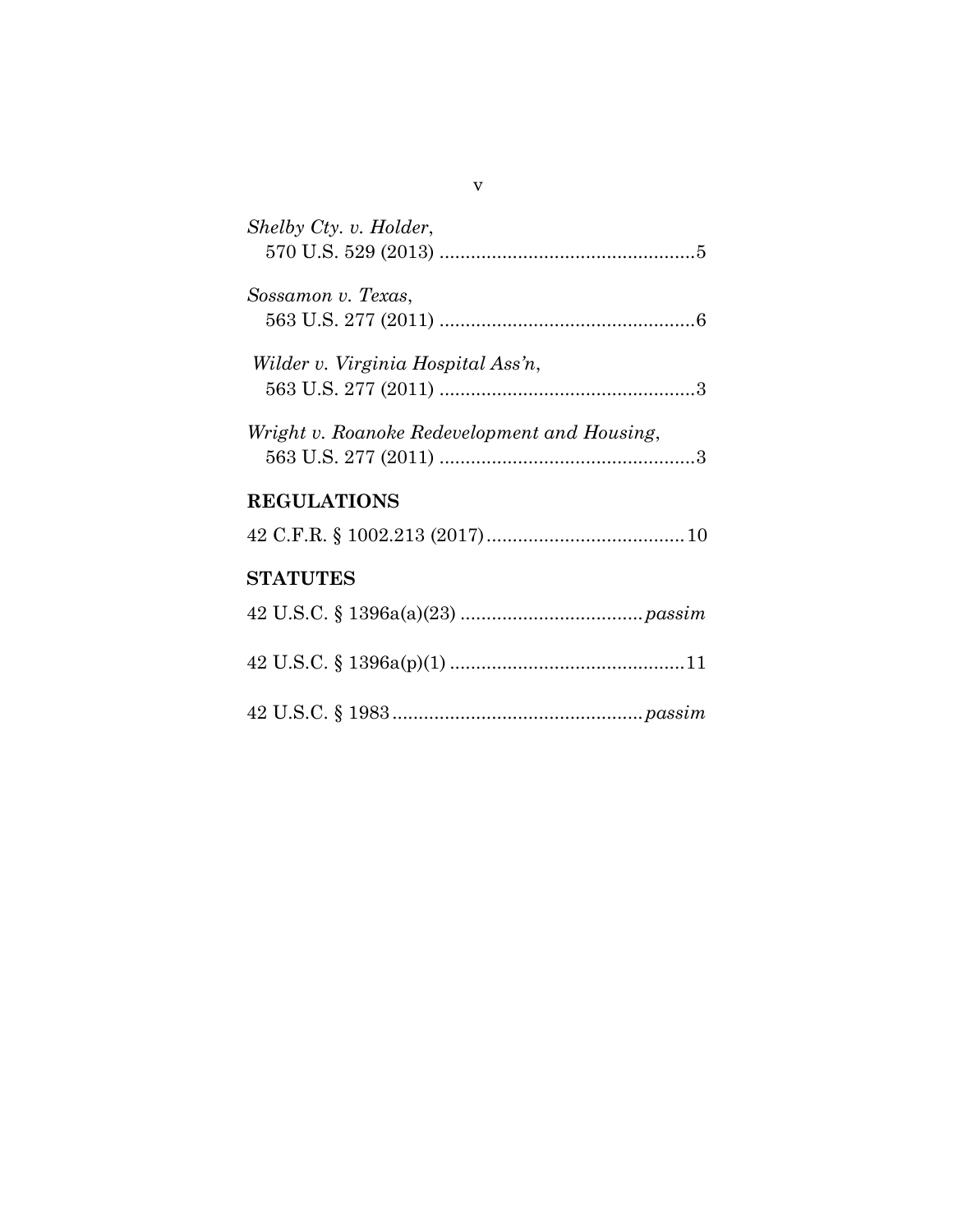#### **INTEREST OF AMICUS\***

The American Center for Law and Justice (ACLJ) is an organization dedicated to the defense of constitutional liberties secured by law. ACLJ attorneys often appear before this Court as counsel either for a party, *e.g.*, *Pleasant Grove City v. Summum*, 555 U.S. 460 (2009), or for amicus, *e.g., FEC v. Wisconsin Right to Life, Inc.*, 551 U.S. 449 (2007). The ACLJ is committed to the constitutional principles of federalism and state sovereignty, both of which are threatened by the Fourth Circuit's decision holding that individual Medicaid recipients have a private right of action under 42 U.S.C. § 1396a(a)(23) (2010) to challenge a state's disqualification of a Medicaid provider.

#### **SUMMARY OF THE ARGUMENT**

For reasons grounded in both separation of powers and federalism, this Court has increasingly refused to recognize statutory private rights of action not expressly authorized by Congress. Hauling sovereign states into federal court, without express statutory authorization, violates federalism principles as much as telling states what they can and cannot do.

<sup>\*</sup>Counsel of record for the parties received notice of the intent to file this brief and emailed written consent to its filing. No counsel for any party in this case authored this brief in whole or in part. No person or entity aside from Amicus, its members, or its counsel made a monetary contribution to the preparation or submission of this brief.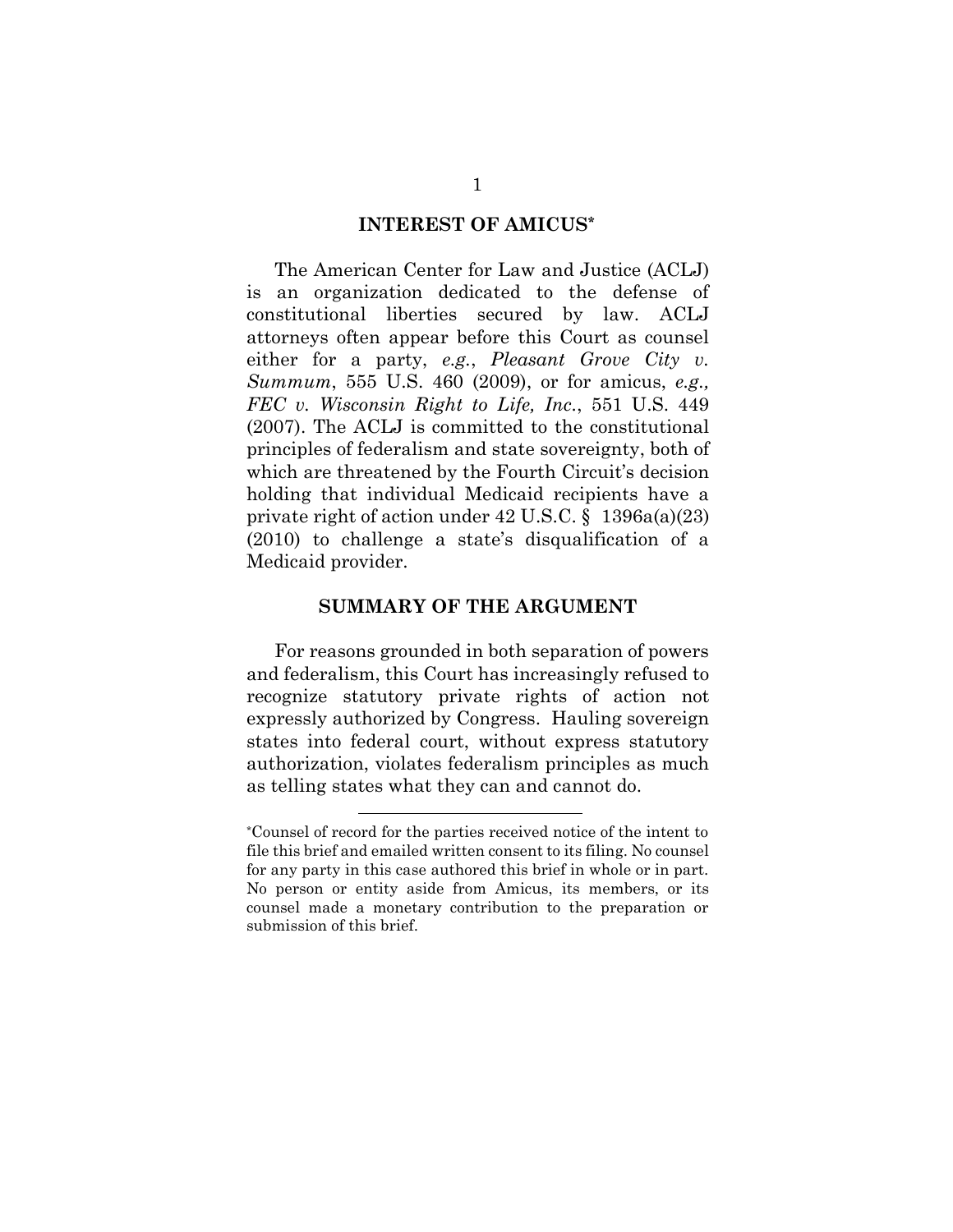In finding a privately enforceable right in § 1396a(a)(23) of the Medicaid Act, the Fourth Circuit violated the federalism principles that this Court's precedents require. Medicaid is a Spending Clause program that intrudes upon traditional areas of state sovereignty—health care regulation and allocation of state taxpayer dollars. The Medicaid Act must therefore be interpreted to least invade state sovereignty.

Judicial creation of a private cause of action under Section 1983 to enforce Spending Clause program conditions is a double assault on the states' power, as independent sovereigns, to adopt valid policies reflecting the values of their citizens. First, states are exposed to the specter of legal assault by potentially countless Spending Clause program beneficiaries. Second, the judiciary effectively grants nullification power to providers and aid recipients over state fiscal policy in potentially sensitive areas of state concern, like taxpayer subsidization of Planned Parenthood. Stealth conditions, invented by judges, and untethered to statutory text, invade state sovereignty and result in federal coercion of state policy.

Review in this case is especially warranted given the Court's recent certiorari grant in *Health and Hospital Corp. of Marion County v. Talevski*, No. 21- 806 (certiorari granted May 2, 2022). *Talevski* asks this Court to "reexamine its holding that Spending Clause legislation gives rise to privately enforceable rights under Section 1983." Deciding this case in tandem with *Talevski* is optimal for giving clear guidance to the lower courts and ensuring that respect for federalism governs determinations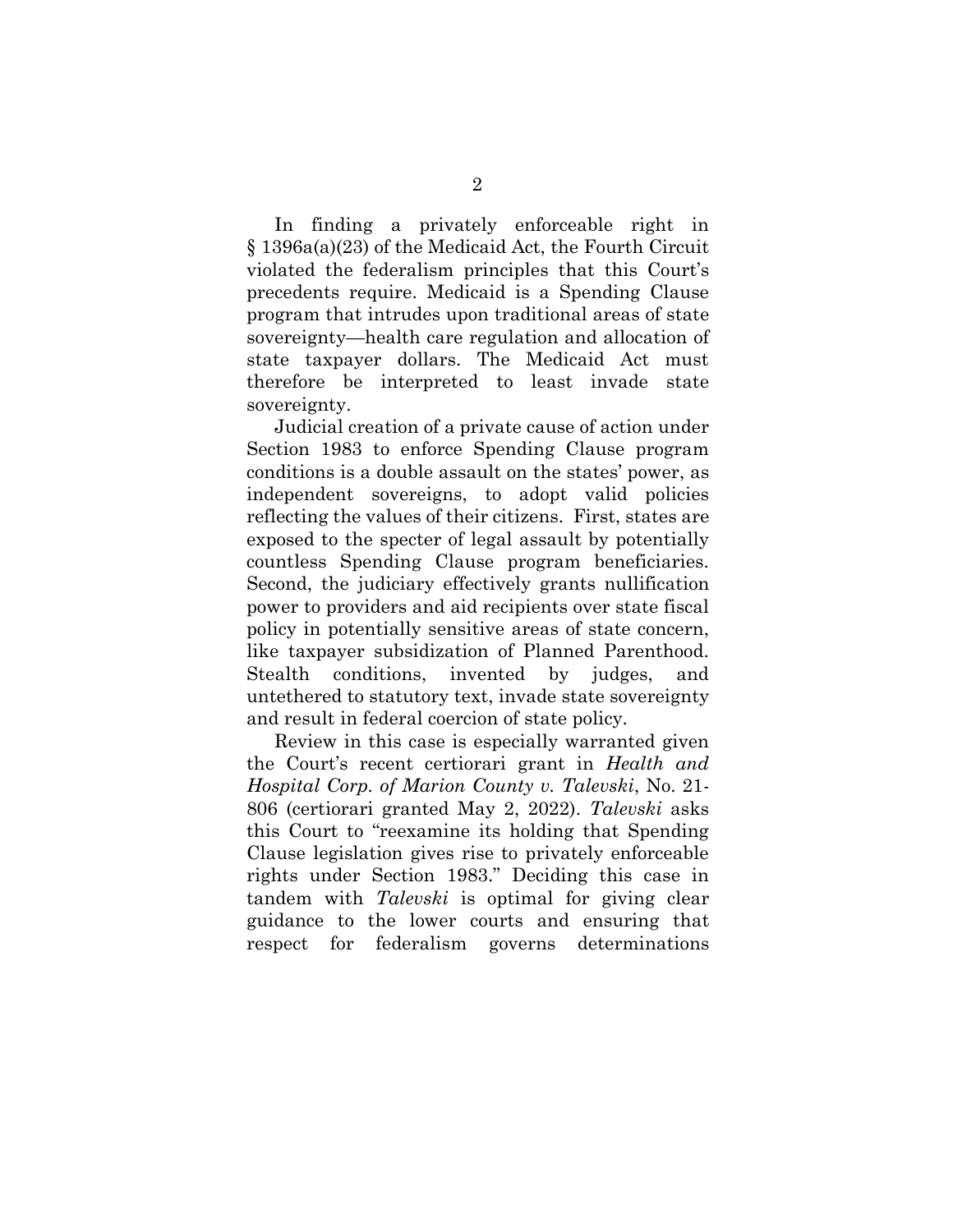whether Spending Clause program conditions are privately enforceable under Section 1983.

#### **ARGUMENT**

## **I. This Court Should Grant Review to Reaffirm the Centrality of Federalism in Determining Whether Spending Clause Statutes Authorize Private Enforcement Rights.**

For at least two decades, this Court has repeatedly declined to recognize a private cause of action that Congress did not expressly authorize to enforce a federal law. *See, e.g., Gonzaga Univ. v. Doe*, 536 U.S. 273 (2002); *Armstrong v. Exceptional Child Ctr., Inc.*, 575 U.S. 320 (2015); *Comcast Corp. v. Nat'l Assn. of African American-Owned Media*, 140 S. Ct. 1009, 1015 (2020). The Court firmly grounded these holdings on the principle that implying private rights of action that Congress has not created trenches upon the separation of legislative and judicial power. *Hernandez v. Mesa*, 140 S. Ct. 735, 741 (2020).

This Court's earlier decisions in *Wilder v. Virginia Hospital Association*, 496 U.S. 498 (1990) and *Wright v. Roanoke Redevelopment and Housing*, 479 U.S. 418, 419 (1987) violated these federalism principles. *Wilder* and *Wright* located privately enforceable rights in Spending Clause statutes, "virtually ignoring the text of the statute itself." *Wilder,* 496 U.S. at 527 (Rehnquist, J., dissenting); *Wright*, 479 U.S. at 434 (O'Connor, J., dissenting) (noting that nothing in the "face of the statute" suggests that Congress intended to create a privately enforceable right). *Wright* and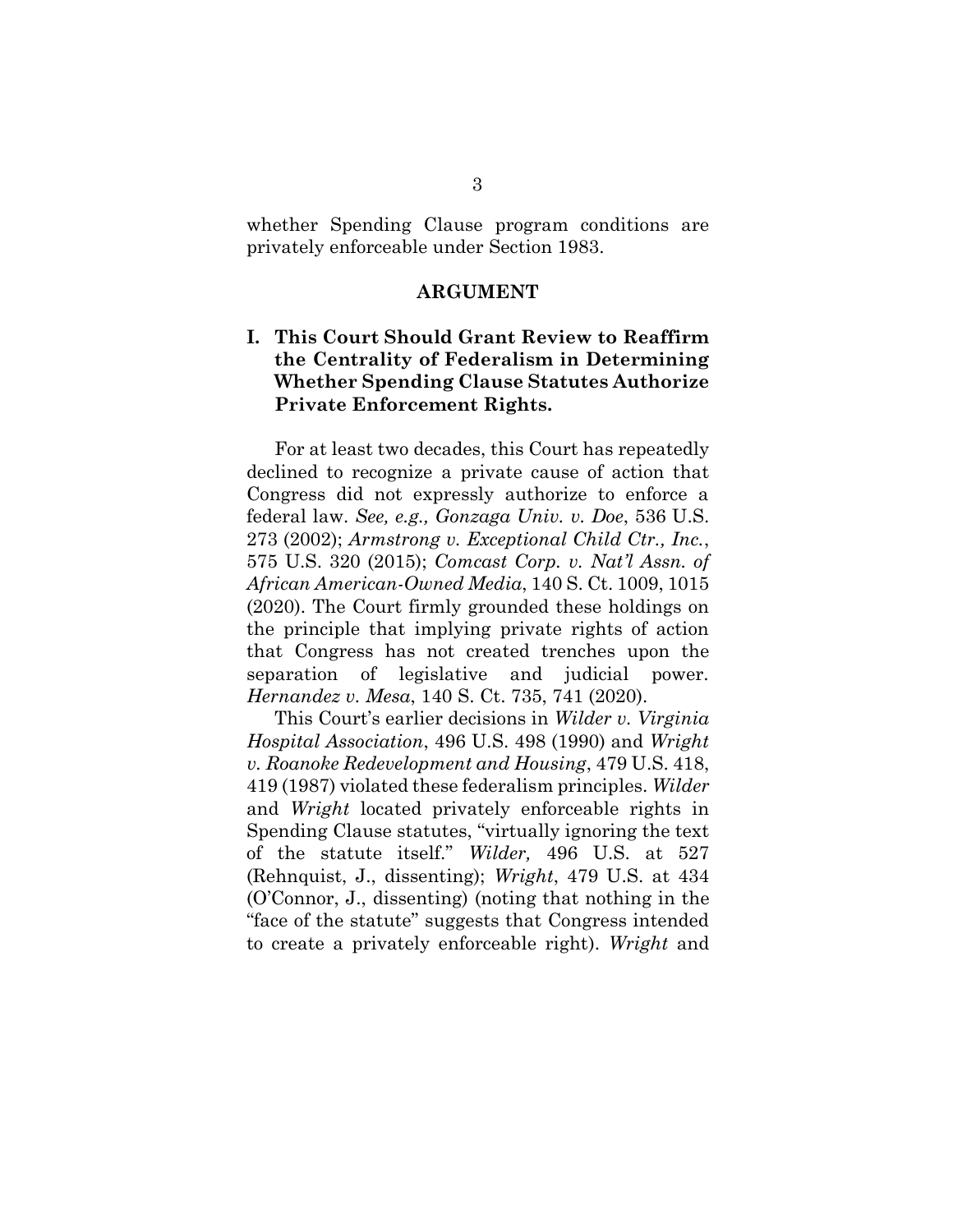*Wilder* also flouted this Court's admonition in *Pennhurst State Sch. & Hosp. v. Halderman*, 451 U.S. 1, 17 (1981) that Spending Clause program conditions on the states must be unambiguously expressed.

*Gonzaga* and *Armstrong* repudiated the reasoning in *Wilder* and *Wright* and restored the importance of federalism in analyzing whether Spending Clause program conditions are privately enforceable. *Gonzaga*, 536 U.S. at 286 (If "Congress intends to alter the usual constitutional balance between the States and the Federal Government, it must make its intention to do so unmistakably clear in the language of the statute."). Yet in finding a privately enforceable right in the Medicaid Act's "any-qualified-provider" provision, 42 U.S.C. § 1396a(a)(23), the Fourth Circuit ignored the heightened solicitude for federalism that pervades this Court's recent Tenth Amendment and other Spending Clause decisions. <sup>1</sup> Implying a private right of action for a Spending Clause program condition with no direct textual support directly assaults federalism, undermining the States' status as independent sovereigns.

<sup>1</sup> As discussed in the Petition for Certiorari, four other Circuits have made the same error. *See Harris v. Olszewski*, 442 F.3d 456 (6th Cir. 2006); *Planned Parenthood of Ind., Inc. v. Commissioner of Ind. State Department of Health*, 699 F.3d 962 (7th Cir. 2012); *Planned Parenthood Ariz. Inc. v. Betlach*, 727 F.3d 960, 963 (9th Cir. 2013); *Planned Parenthood of Kan. v. Andersen*, 882 F.3d 1205, 1224 (10th Cir. 2018).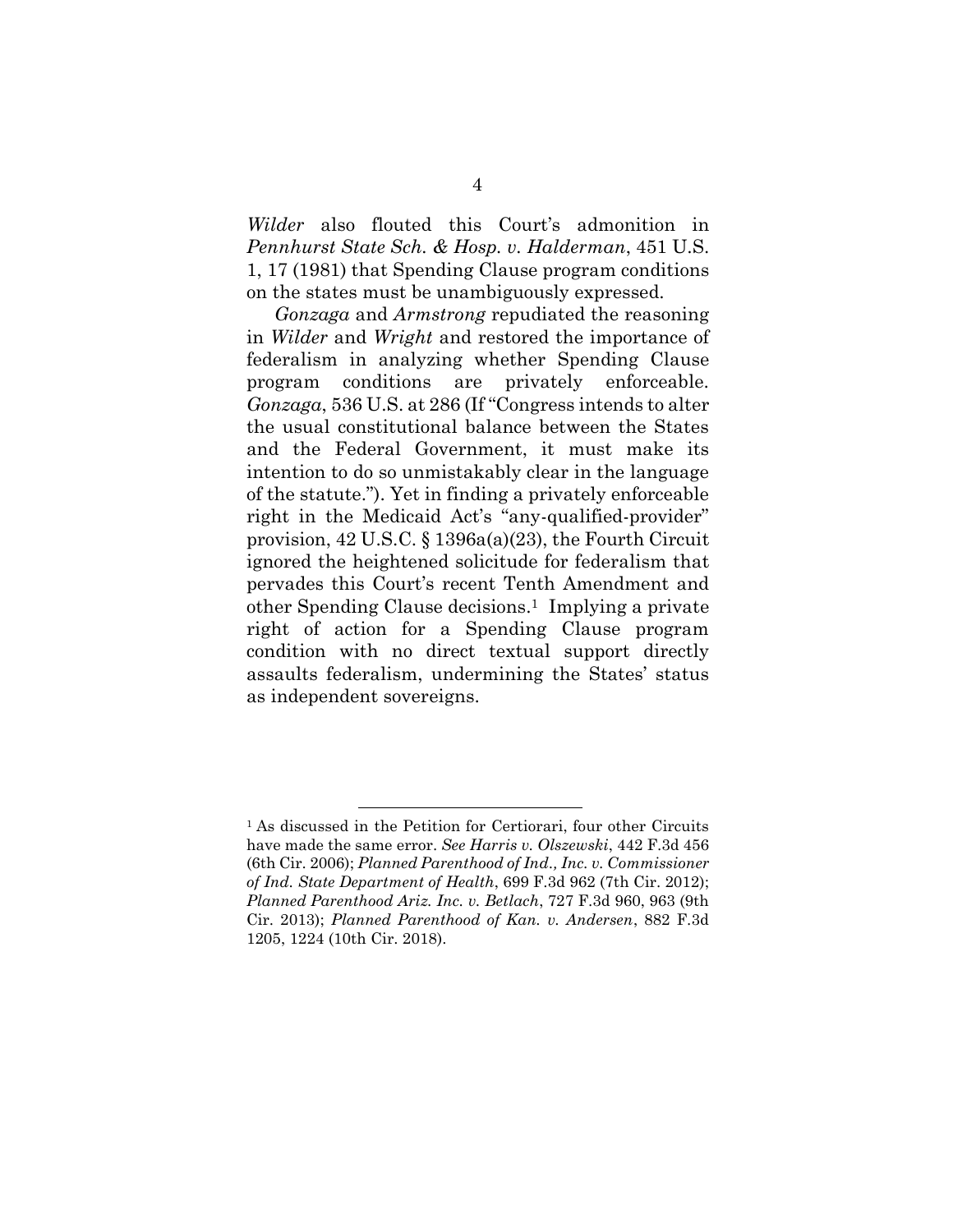## **A. The Fourth Circuit's Decision Conflicts with this Court's Recent Precedents Highlighting Federalism Principles where Federal Statutes Intrude upon State Sovereignty.**

Outside the bounds of the Supremacy Clause, States enjoy broad autonomy under the Tenth Amendment to pursue legislative objectives reflecting the policy preferences of their citizens. *Shelby Cty. v. Holder*, 570 U.S. 529, 543 (2013). ''Federalism secures the freedom of the individual'' as well as the prerogatives of state governments. *Bond v. United States*, 564 U.S. 211, 221 (2011). The "allocation of powers in our federal system preserves the integrity, dignity, and residual sovereignty of the States." *Id*. Protecting state government prerogatives fosters an environment where local policies can reflect the diverse needs of a heterogeneous society. *Id.* Federalism "permits 'innovation and experimentation,' enables greater citizen 'involvement in democratic processes,' and makes government 'more responsive by putting the States in competition for a mobile citizenry.'" *Id.* (quoting *Gregory v. Ashcroft*, 501 U.S. 452, 458 (1991)).

Federalism principles therefore play a central role in interpreting ambiguities in federal statutes that intrude upon traditional areas of state sovereignty, such as regulation of the health care field. Respect for state authority requires federal courts "to be certain of Congress' intent before finding that federal law overrides" the "usual constitutional balance of federal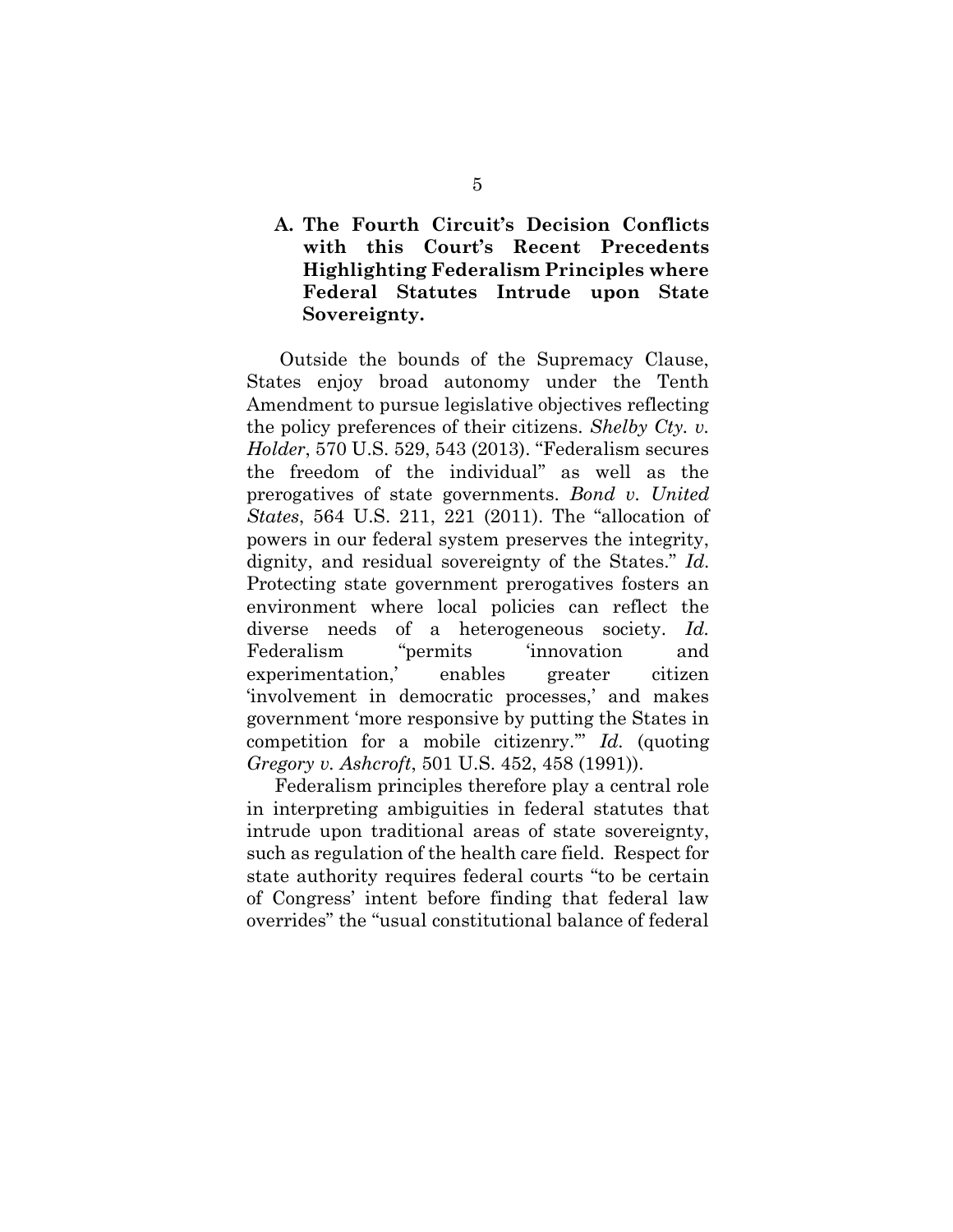and state powers." *Bond v. United States*, 572 U.S. 844, 858 (2014) (quoting *Gregory*, 501 U.S. at 460).

Such certainty does not exist without a "clear statement" from Congress that it intended to intrude on traditional areas of state sovereignty. *Id.* at 858; *BFP v. Resolution Trust Corp.*, 511 U.S. 531, 544 (1994) (Congress must be "explicit" when it "adjusts the balance of state and national authority"). Thus, for example, a state's surrender of its sovereign immunity from suit "will be strictly construed, in terms of its scope, in favor of the sovereign." *Sossamon v. Texas*, 563 U.S. 277, 285 (2011) (quoting *Lane v. Peña*, 518 U.S. 187, 192 (1996)).

This preservation of the balance of power between the states and the federal government is essential to promote political accountability. If a state adopts a policy only because the federal government dictates it, "responsibility is blurred." *Murphy v. NCAA*, 138 S. Ct. 1461, 1477 (2018) (holding that a federal law banning states from authorizing sports gambling violated the anti-commandeering doctrine). In the absence of federal preemption, "dictat[ing] what a state legislature may and may not do" is a "direct affront to state sovereignty." *Id.* (noting that "[i]t is as if federal officers were installed in state legislative chambers and were armed with the authority to stop legislators from voting on any offending proposals").

Thus, when state action mandated by the federal government is unpopular with state citizens, such as allocating taxpayer funds to abortion providers, the citizens may blame state officials, while the federal officials who dictated the action escape responsibility.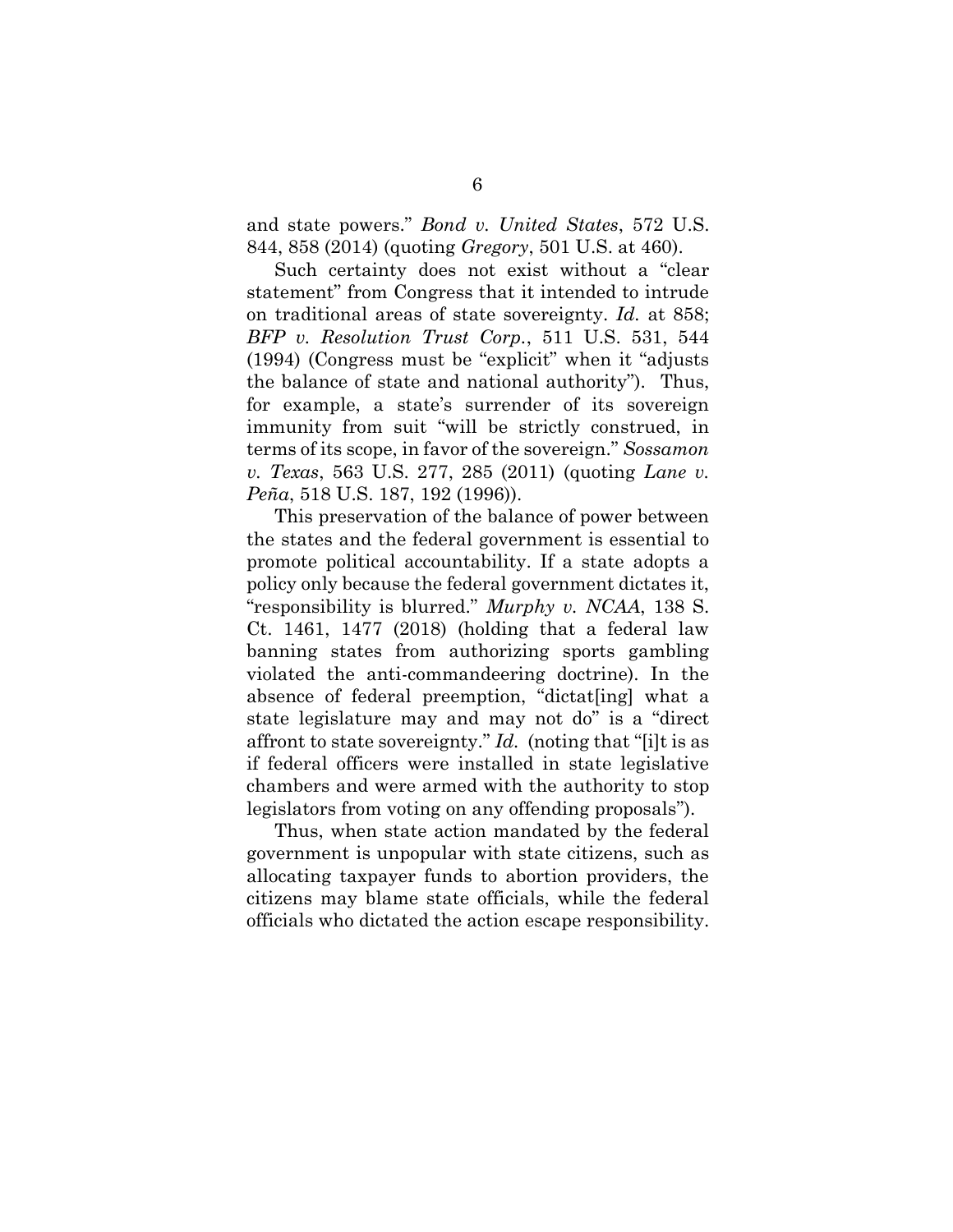*Id.* (citing *New York v. United States*, 505 U.S. 144, 169 (1992)).

The foregoing principles pervade this Court's recent Spending Clause cases. The "clear statement" rule, *Bond*, 572 U.S. at 858, requires that states must have been "clearly told" about Spending Clause program conditions. *Arlington Cent. Sch. Dist. Bd. of Educ. v. Murphy*, 548 U.S. 291, 304 (2006) (holding that states were not clearly told that expert fees were recoverable as costs in lawsuits brought under the Individuals with Disabilities Education Act, notwithstanding contrary indications in the statute's legislative history). Because Spending Clause legislation operates based on consent, the "legitimacy of Congress' power" to enact such laws rests not on its sovereign authority, but on "whether the [recipient] voluntarily and knowingly accepts the terms of th[at] 'contract.'" *Cummings v. Premier Rehab Keller, P.L.L.C.* No. 20-219, 2022 U.S. LEXIS 2230, at \*12 (April 28, 2022) (cleaned up).

The states cannot be deemed to "voluntarily and knowingly" accept the conditions attached to federal funds. *Pennhurst*, 451 U.S. at 17, unless those conditions are set forth "*unambiguously*." *Gonzaga*, 536 U.S. at 283 (emphasis added); *Armstrong*, 575 U.S. at 332. "Respecting this limitation is critical to ensuring that Spending Clause legislation does not undermine the status of the States as independent sovereigns in our federal system." *Nat'l Fed'n of Indep. Bus. v. Sebelius*, 567 U.S. 519, 577 (2012) ("*NFIB*"); *see also id*. at 676 (Scalia, Alito, Kennedy, Thomas, JJ., dissenting) (cleaned up) (Otherwise, the Spending Clause power would "obliterate distinctions between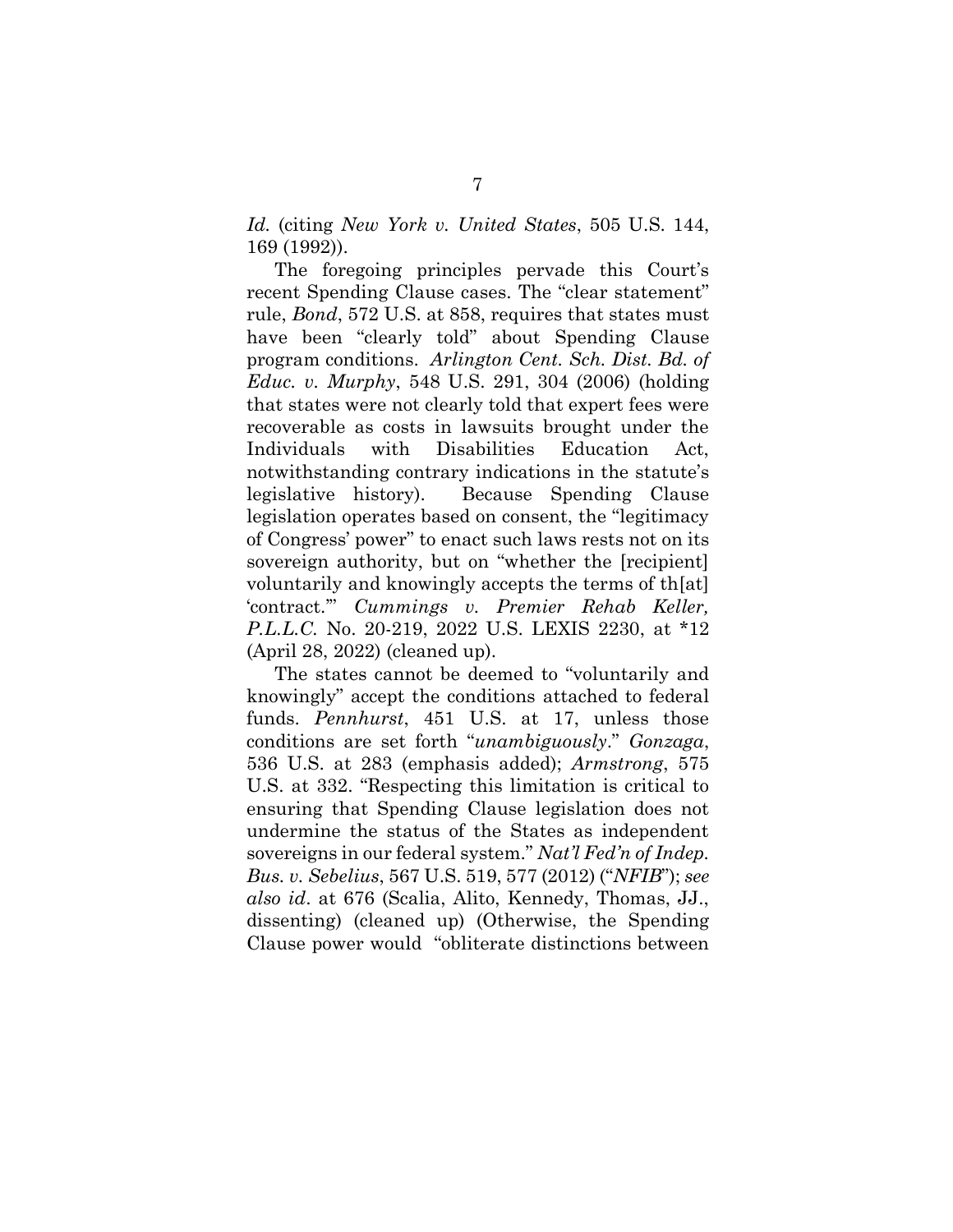national and local spheres of interest and power by permitting the Federal Government to set policy in the most sensitive areas of traditional state concern, areas which otherwise would lie outside its reach.").

Springing "post-acceptance" or "retroactive" conditions on states is inherently coercive. *NFIB*, 567 U.S. at 584 (opinion of Roberts, C.J.) (quoting *Pennhurst*, 452 U.S. at 25). State sovereignty concerns are at their zenith where post hoc conditions—such as a judicially invented private right of action under § 1983 for Medicaid beneficiaries—are imposed in massive Spending Clause programs, like Medicaid, because the states' option to decline participation is more theoretical than real. Medicaid spending accounts for over a fifth of the average state's total budget, and federal funds supply anywhere from half to four-fifths of those costs. *NFIB*, 567 U.S. at 581–82 (holding that the threatened loss of over ten percent of a state's overall budget left the states with a Hobson's choice between accepting the post hoc condition and suffering a devastating blow to state fiscal solvency); *see also id.* at 683 (Scalia, J., dissenting) (noting that "a State would be very hard pressed to compensate for the loss of federal funds by cutting other spending or raising additional revenue.").

In implying a § 1983 private enforcement right in § 1396a(a)(23) that is not in the statute and that South Carolina did not accept, the Fourth Circuit encroached upon South Carolina's sovereign authority over health care regulation and allocation of taxpayer funds.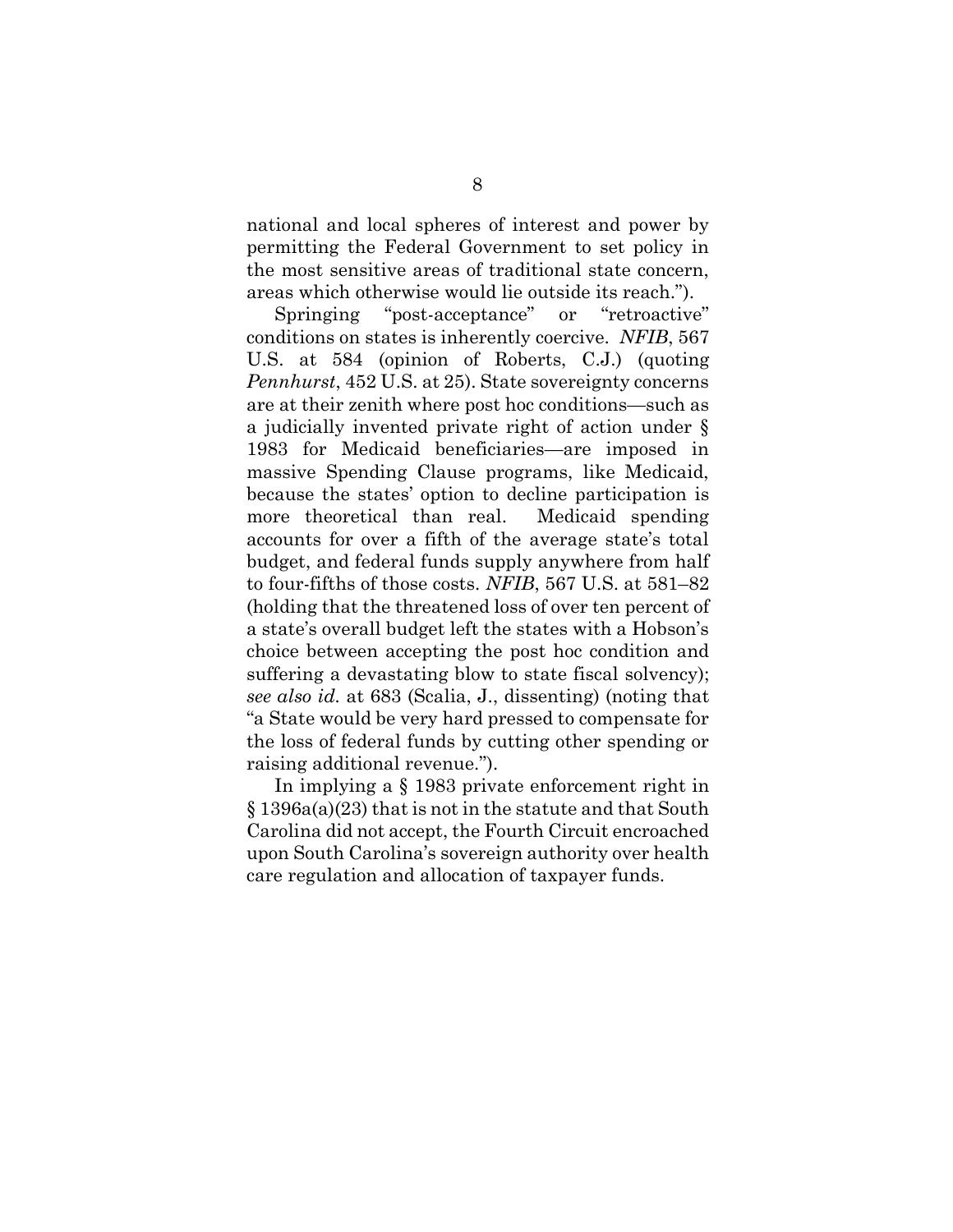## **B. The Medicaid Act's Any-Qualified-Provider Provision Does Not Clearly Tell the States that Medicaid Beneficiaries Can Bring a Private Right of Action under § 1983 to Challenge State Decisions Disqualifying Providers.**

The Fourth Circuit's reading of § 1396a(a)(23) disregards the renewed emphasis on federalism running through *Gonzaga*, *Armstrong*, and many other of this Court's recent decisions. As a result, the Fourth Circuit wrongly cabined South Carolina's broad authority over Medicaid provider disqualification decisions.

There is no question that states opting out of Medicaid by establishing their own health care programs can exclude categories of health care providers from participation. States enjoy wide latitude in choosing among competing demands for limited public funds. *Dandridge v. Williams*, 397 U.S. 471, 485 (1970).

The intractable economic, social, and even philosophical problems presented by public welfare assistance programs are not the business of this Court. The Constitution may impose certain procedural safeguards upon systems of welfare administration. But the Constitution does not empower this Court to second-guess state officials charged with the difficult responsibility of allocating limited public welfare funds among the myriad of potential recipients.

*Id*. at 487.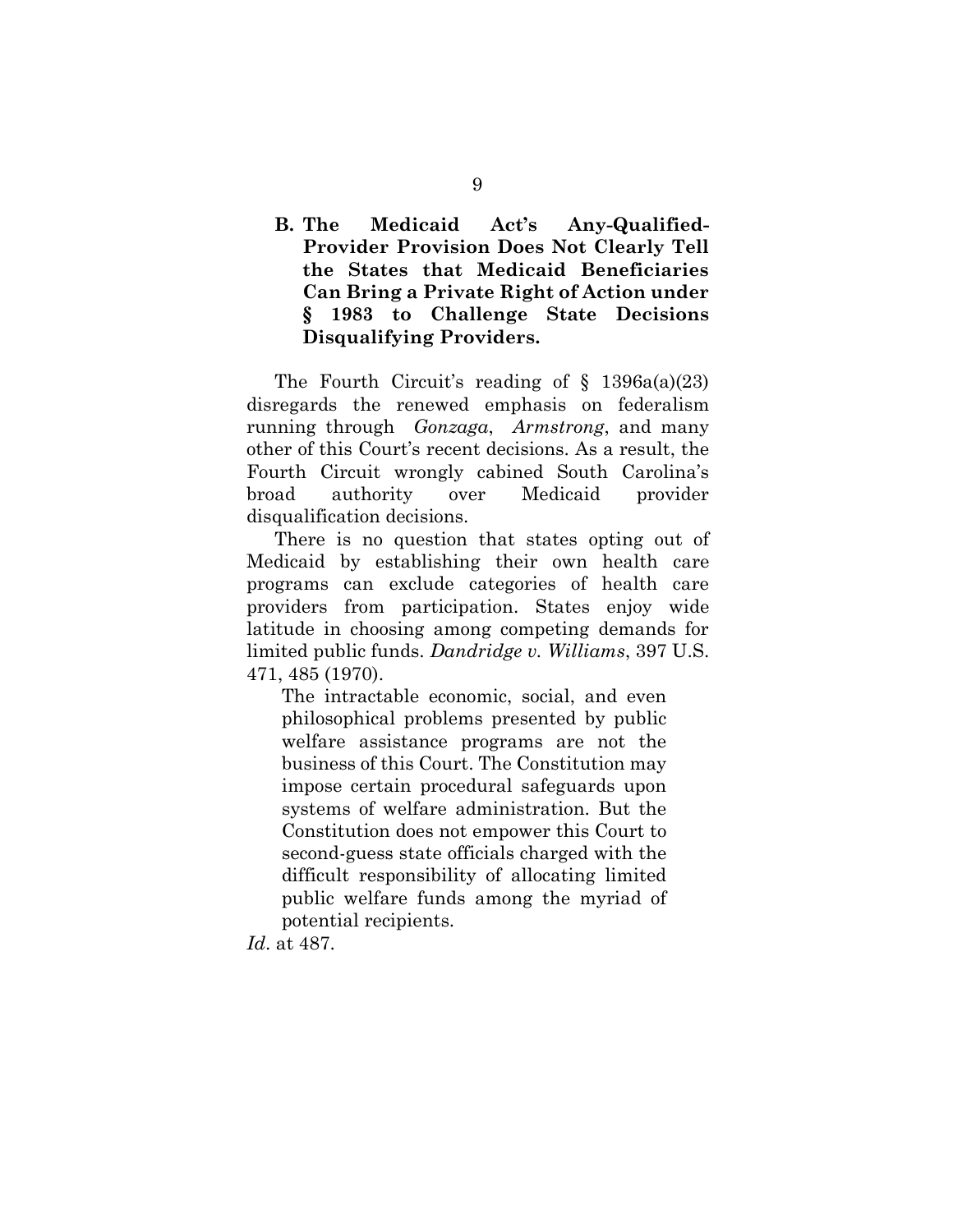Both state and federal governments are free to discourage abortion, including through allocation of taxpayer dollars. *Rust v. Sullivan*, 500 U.S. 173, 200– 01 (1991) (upholding 1988 federal regulations prohibiting the use of Title X money to perform, promote, refer for, or support abortion as a method of family planning); *Maher v. Roe*, 432 U.S. 464, 465–66 (1977) (upholding state regulation denying payments for non-therapeutic abortions to Medicaid recipients); *California v. Azar*, 950 F.3d 1067 (9th Cir. 2020) (en banc) (upholding 2018 federal regulations prohibiting the use of Title X money to perform, promote, refer for, or support abortion as a method of family planning); *Planned Parenthood of Greater Ohio v. Hodges*, 917 F.3d 908 (6th Cir. 2019) (en banc) (upholding Ohio law that prohibited abortion organizations from participating in six state health education programs).

"When an issue involves policy choices . . . , the appropriate forum for their resolution in a democracy is the legislature. We should not forget that 'legislatures are ultimate guardians of the liberties and welfare of the people in quite as great a degree as the courts.'" *Maher*, 432 U.S. at 479–80 (quoting *Mo., K. & T.R. Co. v. May*, 194 U.S. 267, 270 (1904)).

Congress therefore had to unambiguously restrict state authority over Medicaid service providers to abrogate South Carolina's sovereign authority to ensure that taxpayer funds do not subsidize Planned Parenthood South Atlantic. *See Gonzaga*, 536 U.S. at 283. It did not do so. Reading the any-qualifiedprovider provision in  $\S 1396a(a)(23)$  to confer a private right of action on Medicaid recipients unquestionably limits the states' authority over Medicaid providers,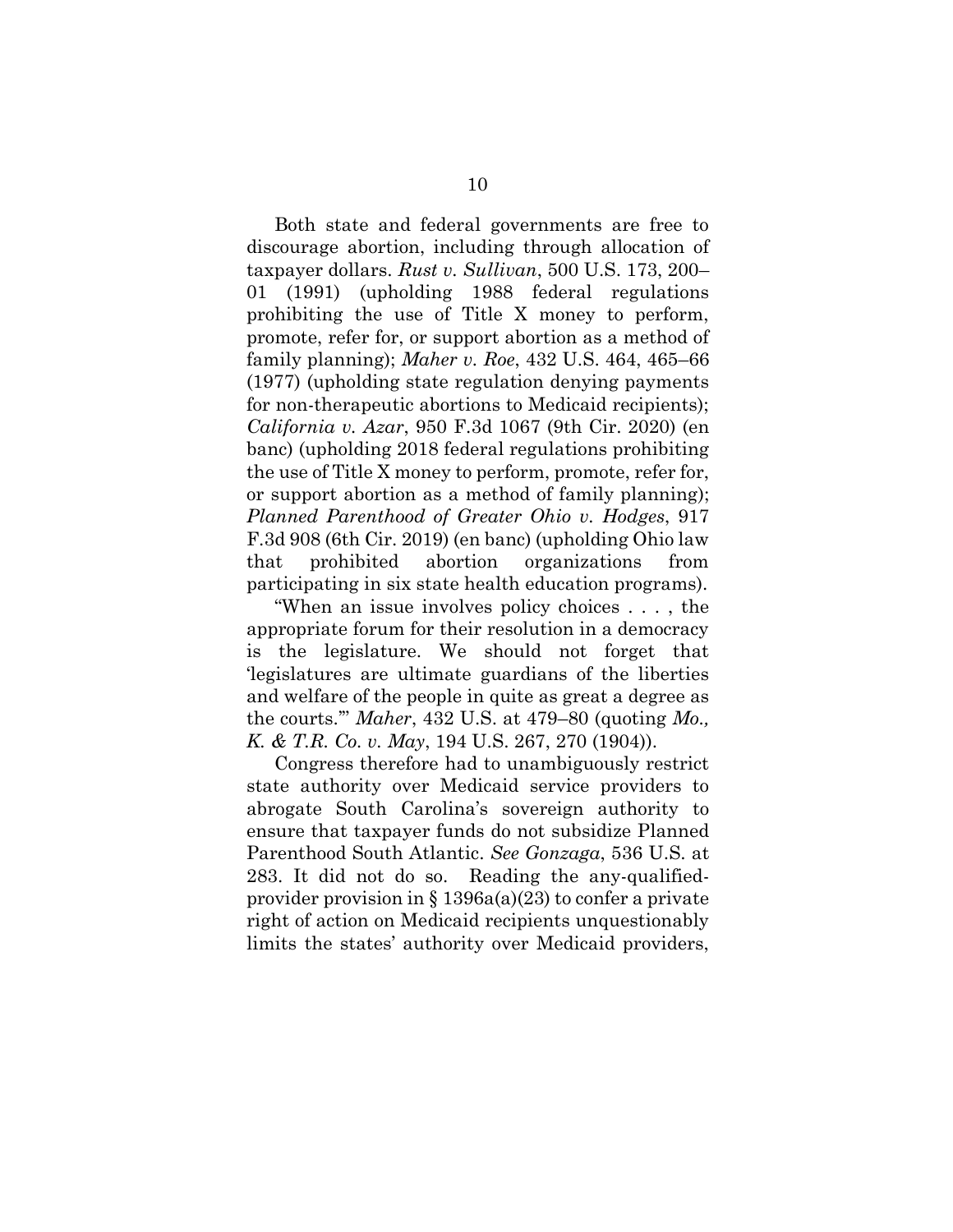and thus over allocation of taxpayer funds—both areas of traditional state sovereignty. *See, e.g.*, *Pegram v. Herdrich*, 530 U.S. 211, 237 (2000) (noting that health care regulation is within traditional state domain).

Section 1396a(a)(23)(A) provides: "[A]ny individual eligible for medical assistance . . . may obtain such assistance from any institution, agency, community pharmacy, or person, qualified to perform the service or services required . . . who undertakes to provide him such services." 42 U.S.C. § 1396a(a)(23)(A). The provision requires states to offer Medicaid beneficiaries a choice of service providers, but § 1396a(p)(1) empowers states to determine the service providers among whom beneficiaries can choose. 42 U.S.C. § 1396a(p)(1). Medicaid regulations further mandate state authority over appeals from service provider disqualification decisions. 42 C.F.R. § 1002.213 (2017). Neither § 1396a(a)(23)(A) nor § 1396a(p)(1) confer an enforceable right on Medicaid patients to force the states to continue to do business with specific providers.

Section 1396a(a)(23) is a directive to the Secretary of Health and Human Services, not a conferral of a cause of action on Medicaid beneficiaries. A statute addressing federal officials who monitor the state recipients of federal funding "does not confer the sort of '*individual* entitlement' that is enforceable under § 1983." *Gonzaga*, 536 U.S. at 287; *Planned Parenthood of Greater Tex. Family Planning & Preventative Health Servs. v. Kauffman,* 981 F.3d 347, 360 (5th Cir. 2020); *Does v. Gillespie*, 867 F.3d 1034, 1041 (8th Cir. 2017).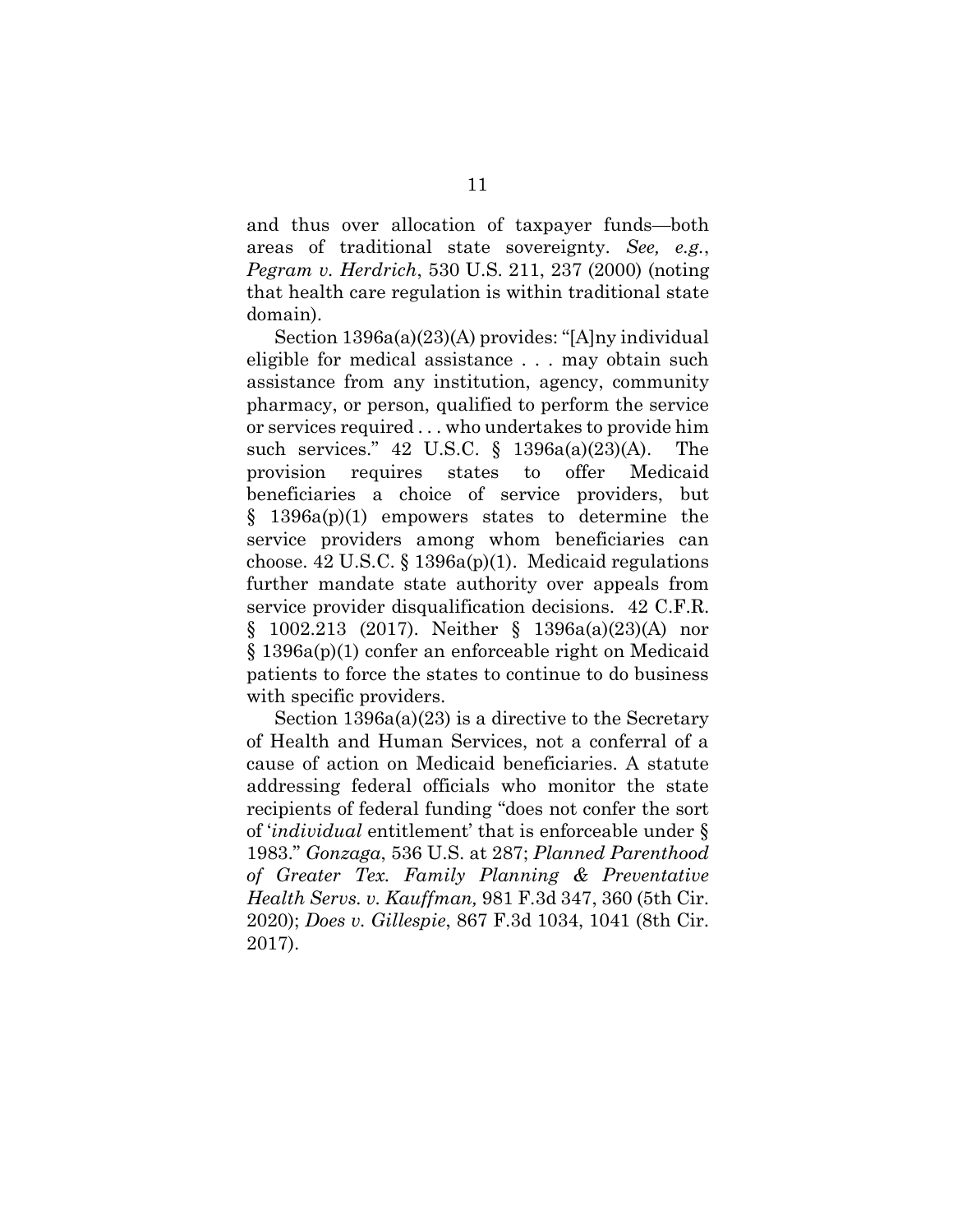Moreover, the only enforcement authority  $\S$ 1396a(a)(23) confers on the Secretary of Health and Human Services is to withhold federal funds. *See* 42 U.S.C. § 1396c. Congress clearly intended the withholding of federal funds to be the sole remedy for noncompliance with the any-qualified-provider provision. *See Armstrong*, 135 S. Ct. at 1385; *Alexander v. Sandoval*, 532 U.S. 275, 290 (2001) (the "express provision of one method of enforcing a substantive rule suggests that Congress intended to preclude others"); *Gillespie*, 867 F.3d at 1041.

Section 1396 is clear: Congress did not authorize a private right of action to enforce the any-qualifiedprovider provision. But even if the text were ambiguous, the Fourth Circuit ignored the cardinal rule that ambiguities in federal statutes must be resolved in a manner that least treads upon state sovereignty. *Bond*, 572 U.S. at 860. There is no "more direct affront to state sovereignty," *Murphy*, 138 S. Ct. at 1477, than reading  $\S 1396a(a)(23)$  as Congressional authorization for states to: 1) be hauled into federal court; 2) have potentially hundreds of their Medicaid service provider disqualification decisions secondguessed; and 3) have their limited Medicaid budgets drained of the substantial funds inevitably associated with hundreds of federal lawsuits. *See Gee v. Planned Parenthood of Gulf Coast, Inc*., 139 S. Ct. 408, 409 (2018) (Thomas, J., dissenting from denial of certiorari) (locating a private right of action under § 1983 subjects states to the "threat of a federal lawsuit – and its attendant costs and fees – whenever it changes providers of medical products or services for its Medicaid recipients").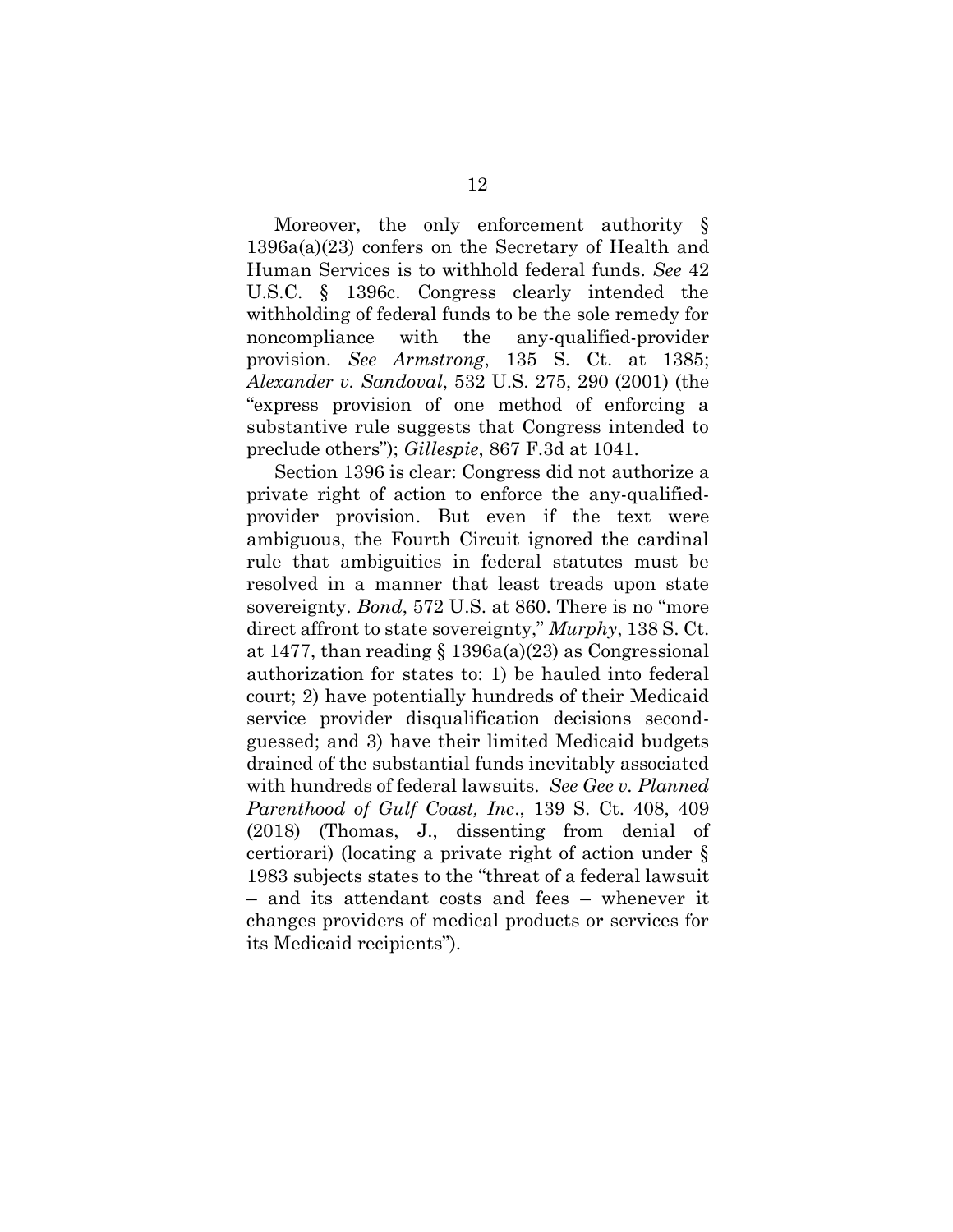Congress may, as a condition of receipt of federal Medicaid funds, restrict the states' power to disqualify abortion providers as Medicaid contractors, but only if it clearly and unambiguously does so. *Gonzaga*, 536 U.S. at 283. The any-qualified-provider provision does not do so, nor does it clearly inform the states that decisions disqualifying service providers are subject to § 1983 challenges by Medicaid recipients. The Fourth Circuit's contrary conclusion effectively coerces states to allocate taxpayer monies to Planned Parenthood irrespective of the citizenry's opposition to such allocation.

This Court should grant review and consolidate this case with *Health and Hospital Corp. of Marion County v. Talevski*, No. 21-806 (certiorari granted May 2, 2022) to ensure consistency in how federalism undergirds the framework for determining whether Spending Clause programs create privately enforceable rights.